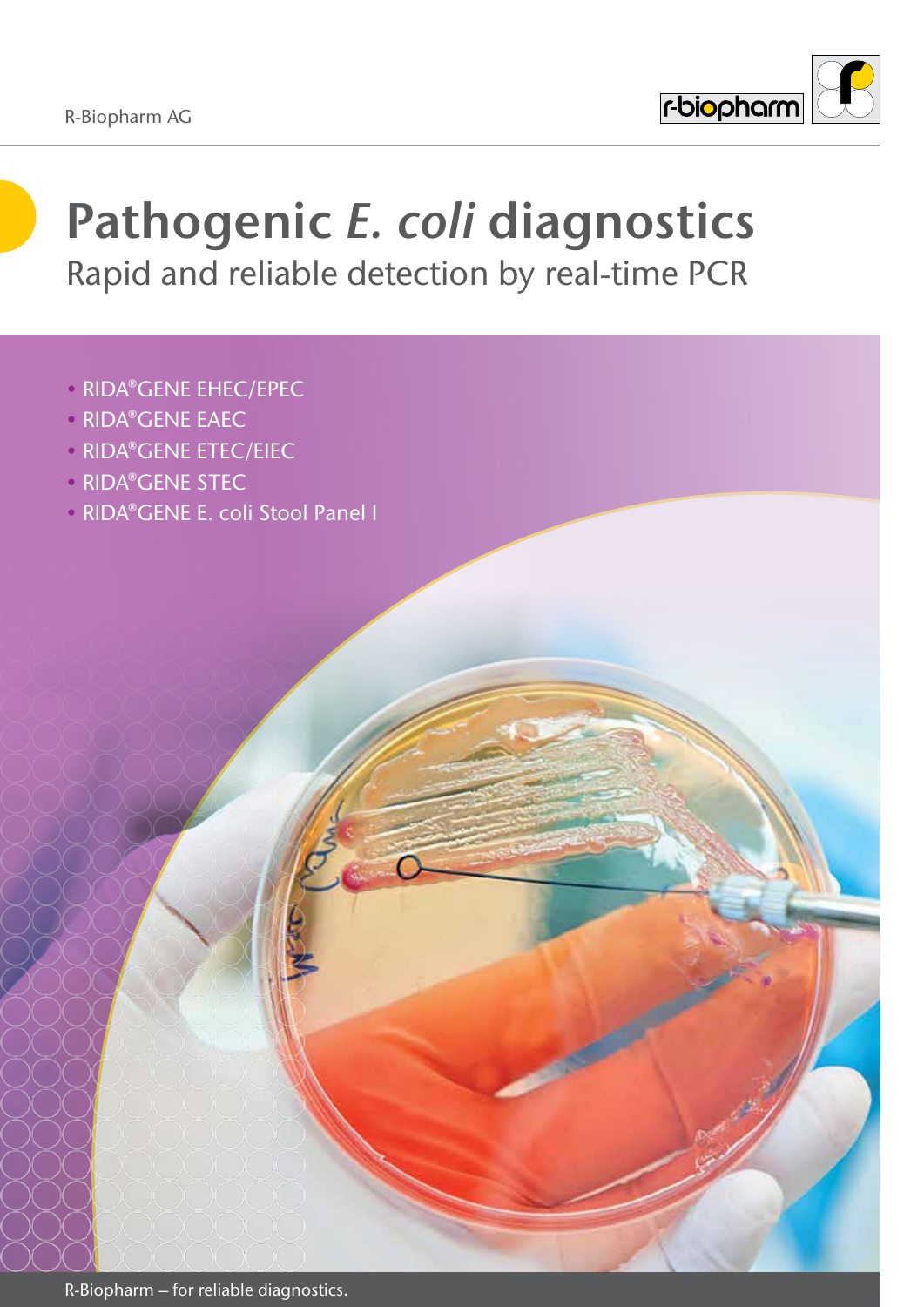### **Pathogenic** *E. coli* **–** the cause of life threatening diseases

*Escherichia coli (E. coli)* are part of the normal intestinal flora of humans and many farm animals and are generally non pathogenic. Some *E. coli* strains are pathogenic to humans through the acquisition of certain virulence factors (e.g. genes for toxins).

The six known intestinal pathogenic *E. coli*: enterohemorrhagic *E. coli* (EHEC), enteropathogenic *E. coli* (EPEC), enterotoxic *E. coli* (ETEC), enteroinvasive *E. coli* (EIEC), EAEC enteroaggregative *E. coli* und diffusely adherent *E. coli* (DAEC) can be differentiated by the virulence factors.<sup>1</sup>

 Enterohemorrhagic *E. coli* (EHEC) are currently the most important intestinal pathogenic *E. coli*. EHEC are a subgroup of the Shiga toxin or verotoxin producing *E. coli* (STEC or VTEC) and are capable to produce two cytotoxins, verotoxin 1 and 2. Another important diagnostic virulence factor for EHEC is the eae gene (*E. coli* attaching and effacing gene) encoding for intimin. By the detection of the ipaH gene, (invasion plasmid antigen H) EHEC/STEC can be differentiated from *Shigella*/EIEC.

Severe disease such as haemorrhagic colitis occurs in approx. 10 to 20 % of cases of infection. With 5 - 10 % of infections, particularly in babies and small children as well as old patients or patients with weakened immune systems, this may also lead to a hemolytic uremic syndrome (HUS) or thrombotic thrombocytopenic purpura (TTP) as a life-threatening post-infectious complication. With HUS and TTP, mortality is particularly high among infants (approx. 10 - 15 %).

 Enteropathogenic *E. coli* (EPEC) cause diarrhea, particularly in infants younger than 2 years of age. The virulence factor for EPEC is the eae gene.<sup>2</sup>

 Enteroaggregative *E. coli* (EAEC) are the second most common cause of travellers' diarrhea after ETEC among travellers to developing countries, such as Mexico, India and Jamaica. They are defined as *E. coli* that do not secrete heat-labile or heatstable enterotoxins.<sup>3</sup> Important virulence genes for EAEC detection by PCR are the aatA gene (antiaggregation protein transporter gene, referred to as CVD432 or EAEC probe) and the aggR gene (master regulator of the EAEC plasmid virulence genes).<sup>2</sup> EAEC is the cause of acute and chronic (> 14 days) diarrhea among children, adults and HIV-infected persons, in both developing and industrialized countries.3

 Enterotoxigenic *E. coli* (ETEC) are the most common cause of traveller's diarrhea that affects persons travelling to developing countries. 30 - 60 % of all traveller's diarrhea cases are caused by ETEC.

ETEC has two important diagnostic virulence factors. They are capable to produce heat stable (ST) and/or heat labile (LT) enterotoxins.

 Enteroinvasive *E. coli* (EIEC) are responsible for Shigellose-like disease in developing countries and among travellers to these less developed regions. EIEC strains are biochemically and genetically related to *Shigella* spp. The pathogenic features of EIEC and *Shigella* spp. are based on plasmid-mediated capability to invade the colonic epithelium for destruction.<sup>2</sup> By the detection of the ipaH gene (invasion plasmid antigen H gene) EIEC/*Shigella* spp. can be differentiated from ETEC.

<sup>1</sup> *Kaper JM, et al.* PATHOGENIC ESCHERICHIA COLI. Nature Reviews Microbiology 2004; 2:123-140.

<sup>&</sup>lt;sup>2</sup> Nataro JP and Kaper JM. Diarrheagenic Escherichia coli. Clinical Microbiology Reviews 1998; 11(1):132-201.

<sup>&</sup>lt;sup>3</sup> Huang DB et al. A review of an emerging enteric pathogen: Enteroaggretative Escherichia coli. J Med Microbiol 2006, 55:1303-1311.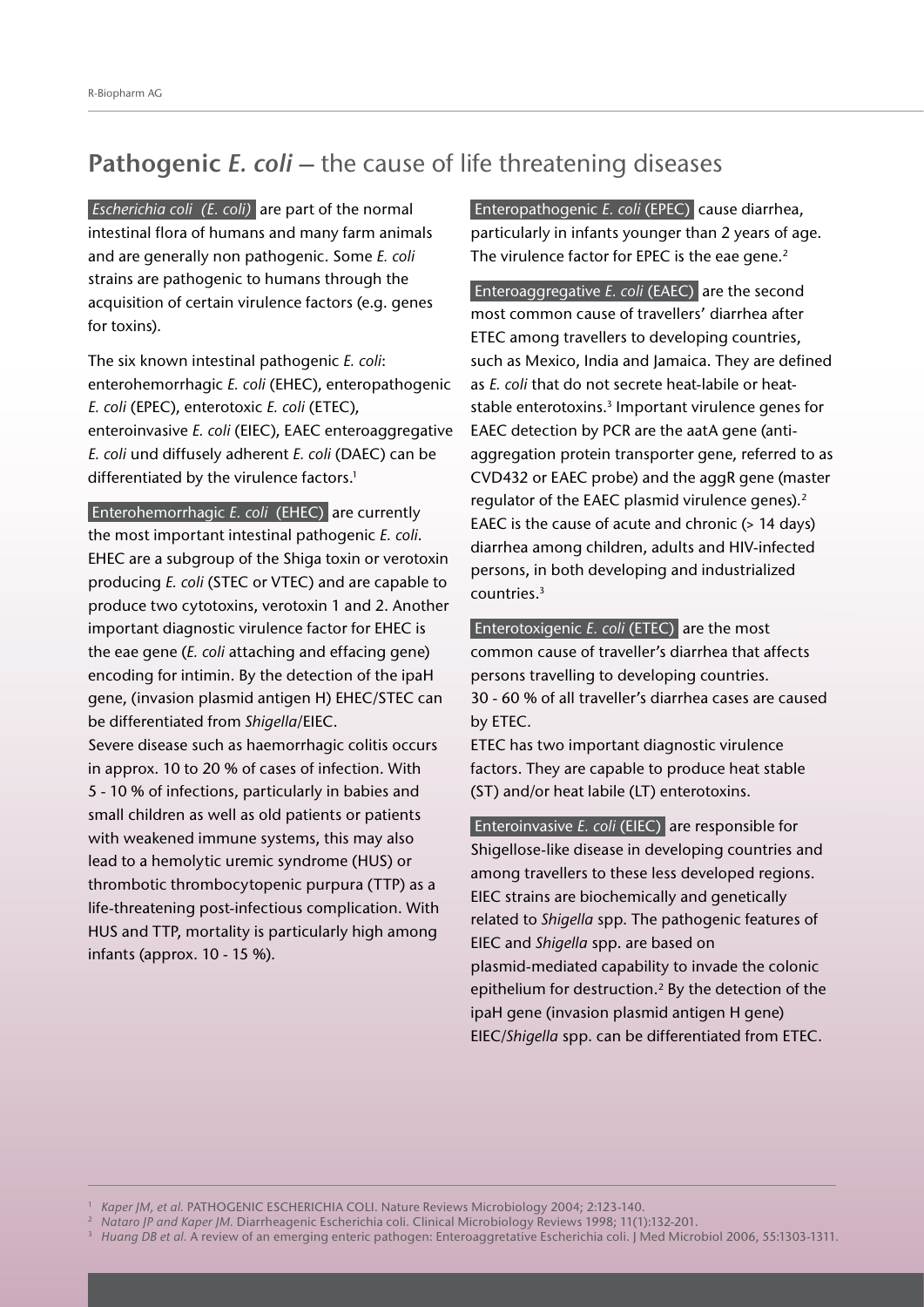

#### **RIDA®GENE EHEC/EPEC** Art. No. PG2205



#### • Real-time multiplex PCR

• Differentiation of EHEC, STEC and EIEC/*Shigella* spp. (stx1/2, eae, ipaH)

#### **RIDA®GENE EAEC** Art. No. PG2215



- Real-time PCR
- Detection of specific virulence factor genes aatA/AggR

#### **RIDA®GENE ETEC/EIEC** Art. No. PG2225



- Real-time multiplex PCR
- Differentiation of ETEC and EIEC/*Shigella* spp.  $(LT, ST, ipaH)$

### **RIDA®GENE STEC** Art. No. PG2255



- Real-time PCR
- and stx2 • Differentiation of virulence factor genes stx1

### **RIDA®GENE E.coli Stool Panel I** Art. No. PG2285



- Real-time multiplex PCR
- Differentiation of STEC, EHEC and EPEC (eae)